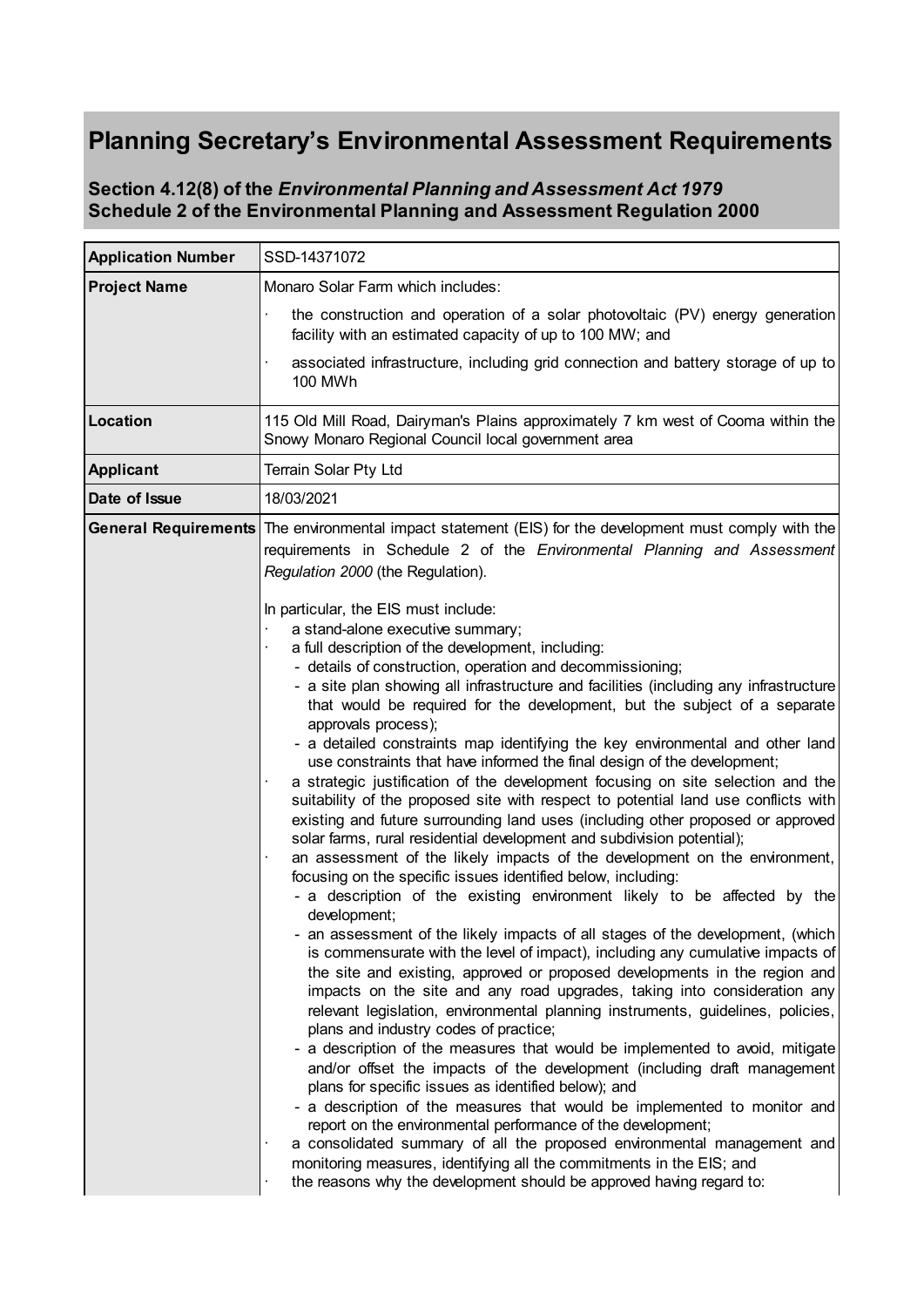|                   | - relevant matters for consideration under the <i>Environmental Planning and</i><br>Assessment Act 1979, including the objects of the Act and how the principles<br>of ecologically sustainable development have been incorporated in the design,<br>construction and ongoing operations of the development;<br>- the suitability of the site with respect to potential land use conflicts with<br>existing and future surrounding land uses; and<br>- feasible alternatives to the development (and its key components), including<br>the consequences of not carrying out the development.<br>a detailed consideration of the capability of the project to contribute to the<br>security and reliability of the electricity system in the National Electricity Market,<br>having regard to local system conditions and the Department's guidance on the<br>matter; and<br>a detailed evaluation of the merits of the project as a whole.<br>The EIS must also be accompanied by a report from a suitably qualified person<br>providing:<br>a detailed calculation of the capital investment value (CIV) (as defined in clause 3<br>of the Regulation) of the proposal, including details of all assumptions and<br>components from which the CIV calculation is derived; and<br>certification that the information provided is accurate at the date of preparation.<br>The development application must be accompanied by the consent in writing of the<br>owner/s of the land (as required in clause 49(1)(b) of the Regulation). |
|-------------------|--------------------------------------------------------------------------------------------------------------------------------------------------------------------------------------------------------------------------------------------------------------------------------------------------------------------------------------------------------------------------------------------------------------------------------------------------------------------------------------------------------------------------------------------------------------------------------------------------------------------------------------------------------------------------------------------------------------------------------------------------------------------------------------------------------------------------------------------------------------------------------------------------------------------------------------------------------------------------------------------------------------------------------------------------------------------------------------------------------------------------------------------------------------------------------------------------------------------------------------------------------------------------------------------------------------------------------------------------------------------------------------------------------------------------------------------------------------------------------------------------------------------------------------|
| <b>Key issues</b> | The EIS must address the following specific matters:                                                                                                                                                                                                                                                                                                                                                                                                                                                                                                                                                                                                                                                                                                                                                                                                                                                                                                                                                                                                                                                                                                                                                                                                                                                                                                                                                                                                                                                                                 |
|                   | <b>Biodiversity</b> - including:<br>an assessment of the biodiversity values and the likely biodiversity impacts<br>of the project in accordance with Section 7.9 of the Biodiversity<br>Conservation Act 2016 (NSW), the Biodiversity Assessment Method (BAM)<br>and documented in a Biodiversity Development Assessment Report<br>(BDAR), unless BCD and DPIE determine the proposed development is not<br>likely to have any significant impacts on biodiversity values;<br>the BDAR must document the application of the avoid, minimise and offset<br>framework including assessing all direct, indirect and prescribed impacts in<br>accordance with the BAM;<br>an assessment of the likely impacts on listed aquatic threatened species,<br>populations or ecological communities, scheduled under the Fisheries<br>Management Act 1994, and a description of the measures to minimise and<br>rehabilitate impacts; and<br>if an offset is required, details of the measures proposed to address the<br>offset obligation.                                                                                                                                                                                                                                                                                                                                                                                                                                                                                                   |
|                   | Heritage – including an assessment of the likely Aboriginal and historic<br>heritage (cultural and archaeological) impacts of the development and<br>consultation with the local Aboriginal community in accordance with the<br>Aboriginal Cultural Heritage Consultation Requirements for Proponents;                                                                                                                                                                                                                                                                                                                                                                                                                                                                                                                                                                                                                                                                                                                                                                                                                                                                                                                                                                                                                                                                                                                                                                                                                               |
|                   | $Land - including:$<br>$\blacksquare$<br>an assessment of the potential impacts of the development on existing land<br>uses on the site and adjacent land, including:<br>a consideration of agricultural land, flood prone land, Crown lands,<br>0<br>mining, quarries, mineral or petroleum rights;<br>a soil survey to determine the soil characteristics and consider the<br>o<br>potential for erosion to occur; and<br>a cumulative impact assessment of nearby developments,<br>o<br>an assessment of the compatibility of the development with existing land<br>uses, during construction, operation and after decommissioning, including:                                                                                                                                                                                                                                                                                                                                                                                                                                                                                                                                                                                                                                                                                                                                                                                                                                                                                    |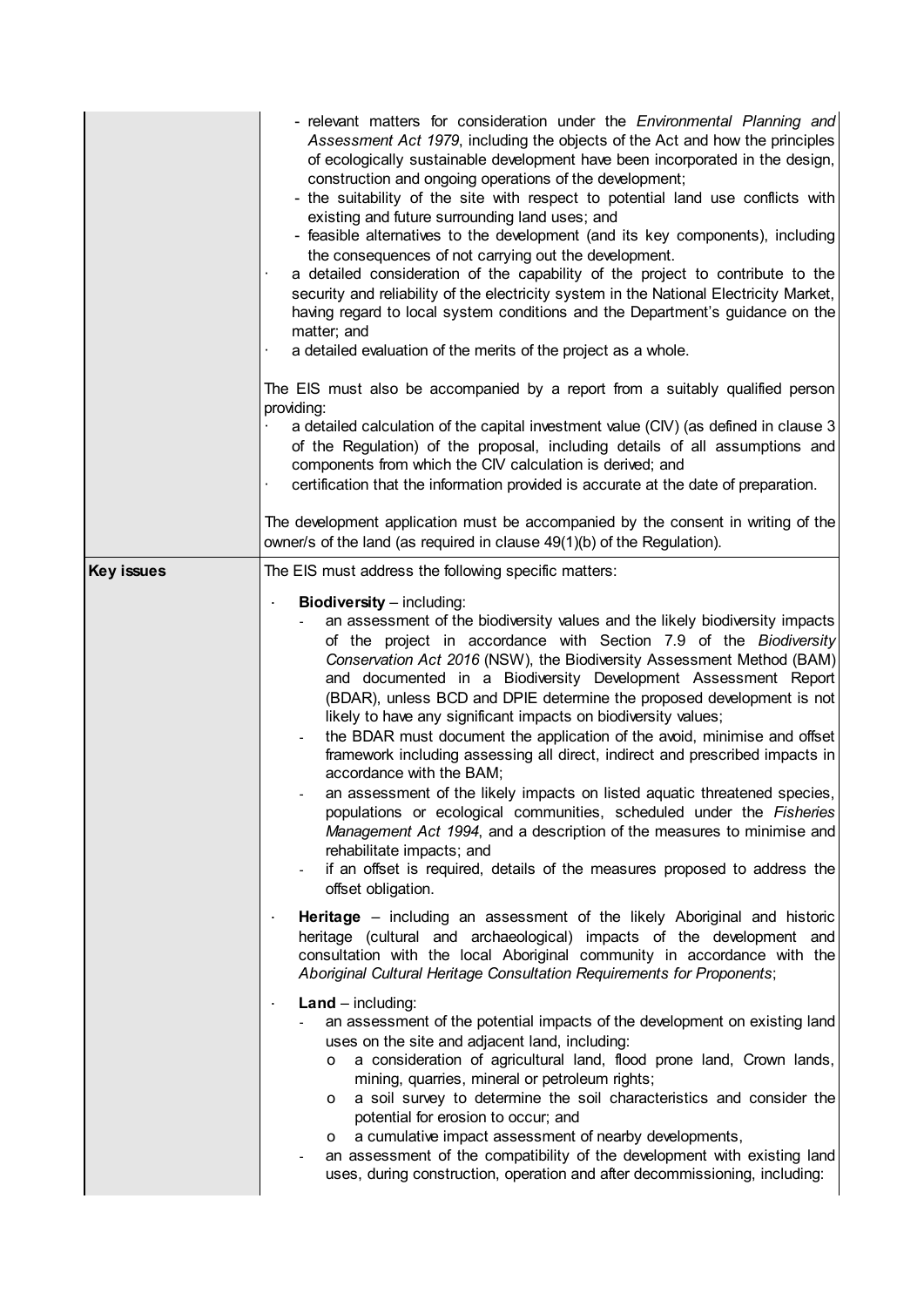- o consideration of the zoning provisions applying to the land, including subdivision:
- o completion of a Land Use Conflict Risk Assessment in accordance with the Department of Industry's *Land Use Conflict Risk Assessment Guide;* and
- o assessment of impact on agricultural resources and agricultural production on the site and region*.*
- **· Visual**  including a detailed assessment of the likely visual impacts (including any glare, reflectivity and night lighting) of all components of the project (including arrays, transmission lines, substations and any other ancillary infrastructure) on surrounding residences and key locations, scenic or significant vistas, air traffic and road corridors in the public domain and provide details of measures to mitigate and/or manage potential impacts (including a draft landscaping plan for on-site perimeter planting, with evidence it has been developed in consultation with affected landowners);
- **· Noise**  including an assessment of the construction noise impacts of the development in accordance with the *Interim Construction Noise Guideline* (ICNG), operational noise impacts in accordance with the *NSW Noise Policy for Industry* (2017), cumulative noise impacts (considering other developments in the area), and a draft noise management plan if the assessment shows construction noise is likely to exceed applicable criteria;
- **· Transport**  including:
	- an assessment of the peak and average traffic generation, including over-dimensional vehicles and construction worker transportation;
	- an assessment of the likely transport impacts to the site access route (including, but not limited to, Dry Plains Road), site access point(s), any Crown land, particularly in relation to the capacity and condition of the roads, road safety and intersection performance;
	- a cumulative impact assessment of traffic from nearby developments; and
	- provide details of measures to mitigate and / or manage potential impacts including a schedule of all required road upgrades (including resulting from heaw vehicle and over mass / over dimensional traffic haulage routes), road maintenance contributions, and any other traffic control measures, developed in consultation with the relevant road authority;
- **· Water**  including:
	- an assessment of the likely impacts of the development (including flooding) on surface water and groundwater resources traversing the site and surrounding watercourses, drainage channels, wetlands, riparian land, farm dams, groundwater dependent ecosystems and acid sulfate soils, related infrastructure, adiacent licensed water users and basic landholder rights, and measures proposed to monitor, reduce and mitigate these impacts;
	- details of water requirements and supply arrangements for construction and operation; and
	- a description of the erosion and sediment control measures that would be implemented to mitigate any impacts in accordance with *Managing Urban Stormwater: Soils & Construction* (Landcom 2004);
- **· Hazards –** including:
	- an assessment of potential hazards and risks including but not limited to bushfires, electromagnetic fields or the proposed grid connection infrastructure against the *International Commission on Non-Ionizing Radiation Protection (ICNIRP) Guidelines* for limiting exposure to Time-varying Electric, Magnetic and Electromagnetic Fields; and
	- a Preliminary Hazard Analysis prepared in accordance with *Hazardous Industry Planning Advisory Paper No. 6 – Guideline for Hazard Analysis*